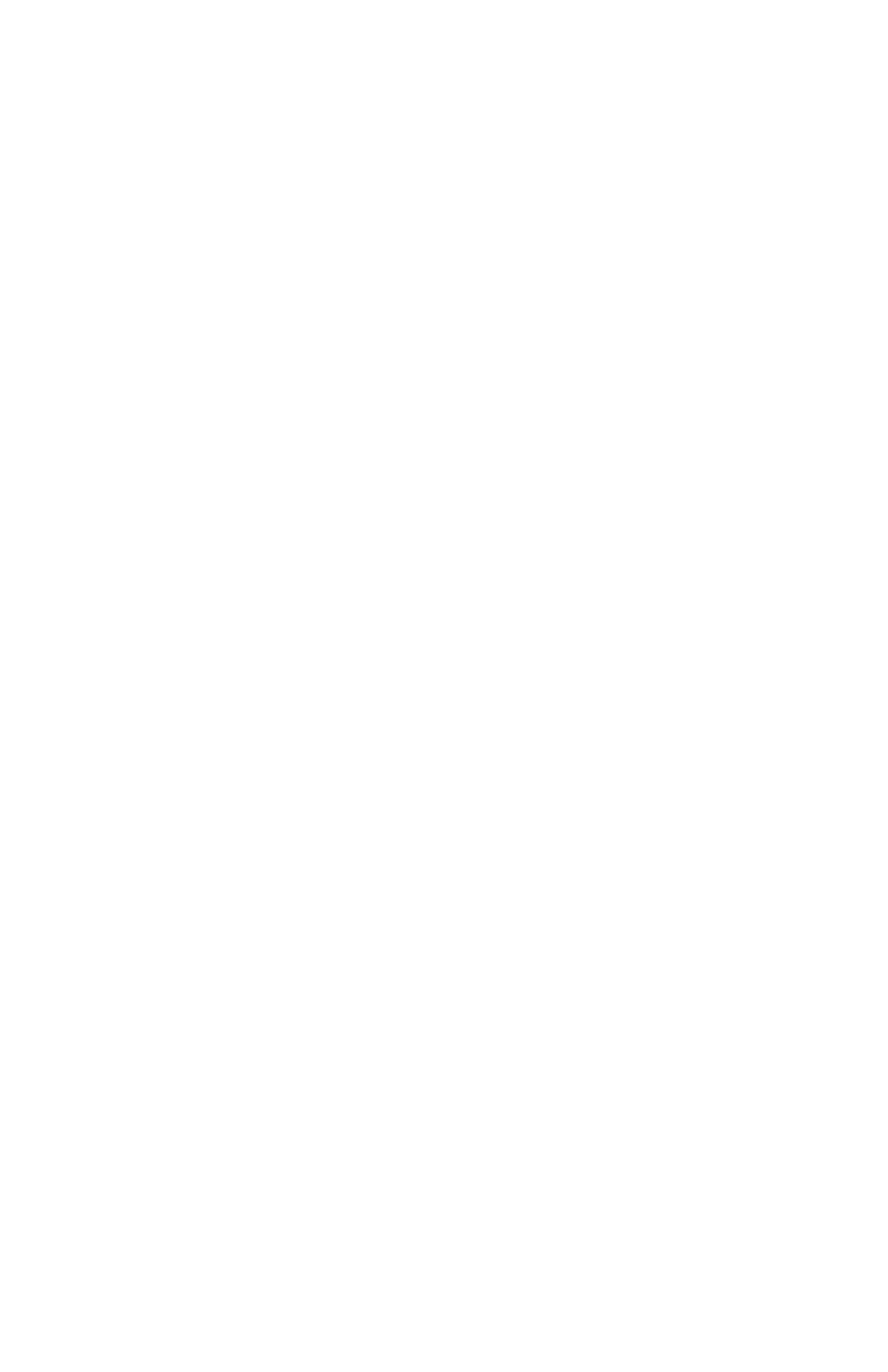# **CHURCH ETIQUETTE**

The Holy Orthodox Church is perhaps one of the last social institutions where dignity, protocol, respect, and reverence are maintained. This is primarily because when we come to the church and its services we are entering the Kingdom of God on earth, His habitation, and we choose to honor this sacred place by our attentiveness to what is proper and ordered. We have the opportunity to reflect the image of Christ within us by our actions. "You are a chosen generation, a royal priesthood, a holy nation" (1 Peter 2:9).

This guide is meant for personal reflection, not as a means of judging others. Keep in mind that there are different traditions even among the Orthodox faithful. We come to church to pray and worship God above all else, and that should be our only focus.

#### **Entering the Church**

The Orthodox Divine Liturgy begins when the priest intones, "Blessed is the Kingdom of the Father, and the Son, and the Holy Spirit." We need to arrive early enough to receive this blessing. Arriving later causes a distraction for others who are praying. If an occasional problem occurs and you have to come in late, enter the church reverently and quietly. The times in which you must stay in the back of the church, or the narthex, before entering include: when the Little or Great Entrance is taking place, when the priest is censing the icons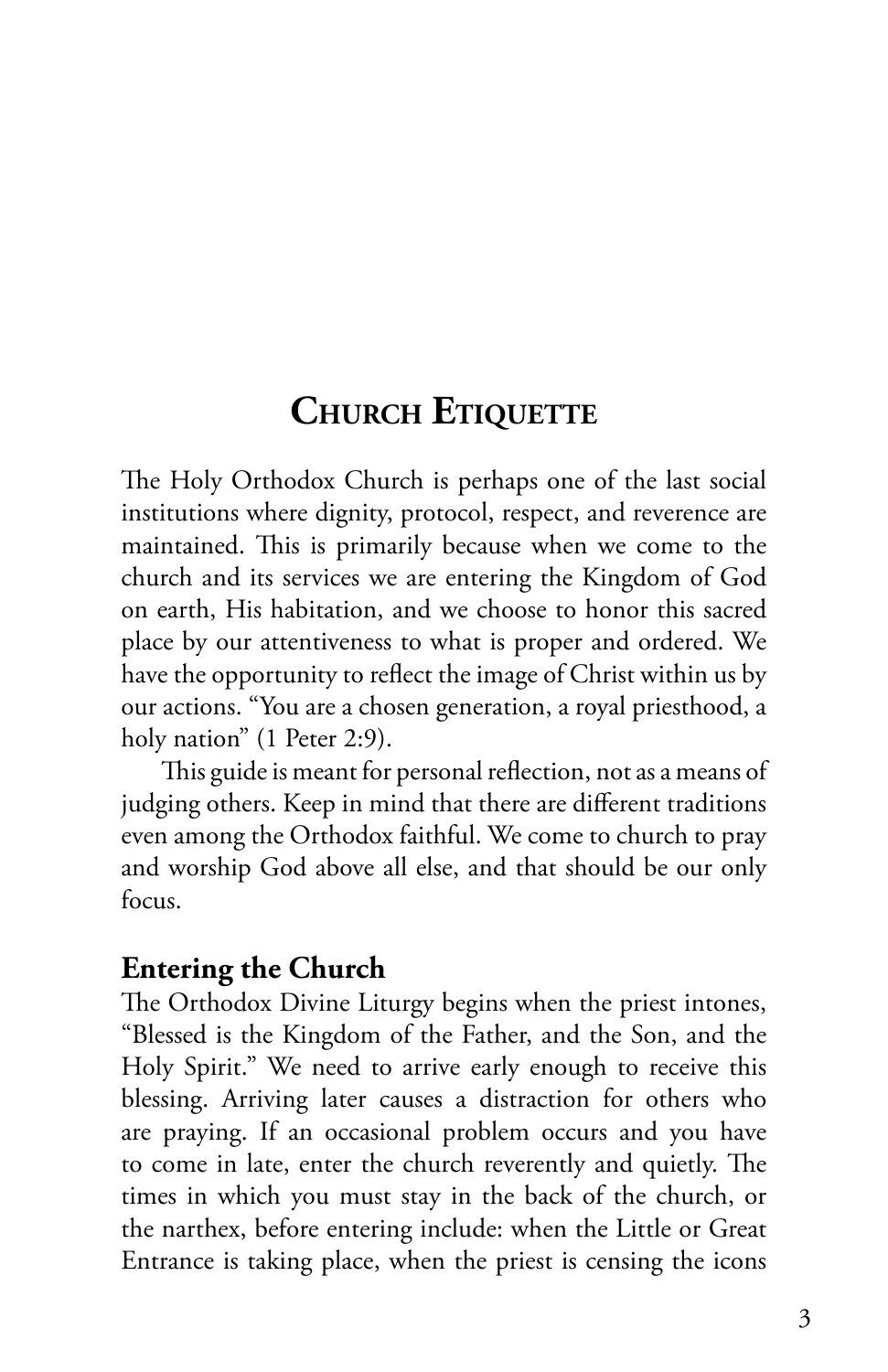and congregation or giving the homily, and when the Epistle or Gospel is being read. If you are unsure when is the best time to enter the church, ask one of the ushers for guidance.

We come to the church on time, as if to a great banquet, and with reverence, because we are partaking of the very Body and Blood of Christ, our Savior. Coming to Orthros or Matins before the Divine Liturgy will ensure that you will be settled in plenty of time to pray without distraction.

#### **Standing in Church**

It is the custom of some Orthodox Christians to stand throughout the Divine Liturgy, as well as during other services. If you choose to stand in a church that has pews, please do so near the back or sides so that the view of the altar is not blocked for those who are seated. If you are accustomed to sitting during the Divine Liturgy, remember to stand at these times: when the Liturgy begins and the priest gives the blessing; during the Little and Great Entrances; when the priest is censing the icons and congregation; during the Gospel reading; at the Anaphora; for Holy Communion; and at the final Blessing. Whenever a hierarch is visiting the parish, out of respect follow his example and stand and sit when he does.

#### **Lighting of Candles**

It is a pious Orthodox tradition to light candles for personal petitions and intercessions when entering the church. Most parishes have designated candle stands or holders for these candles.

It is not proper to light candles at certain times during the service—generally the same times when you should not enter the church, such as during the Little and Great Entrances, when the priest is censing the icons and congregation or giving the homily, or during the reading of the Epistle or Gospel.

The candles should be allowed to burn all the way down without being extinguished early, since the burning candle symbolizes our prayers rising to heaven and the light of Christ in our midst. Please do not allow young children to light candles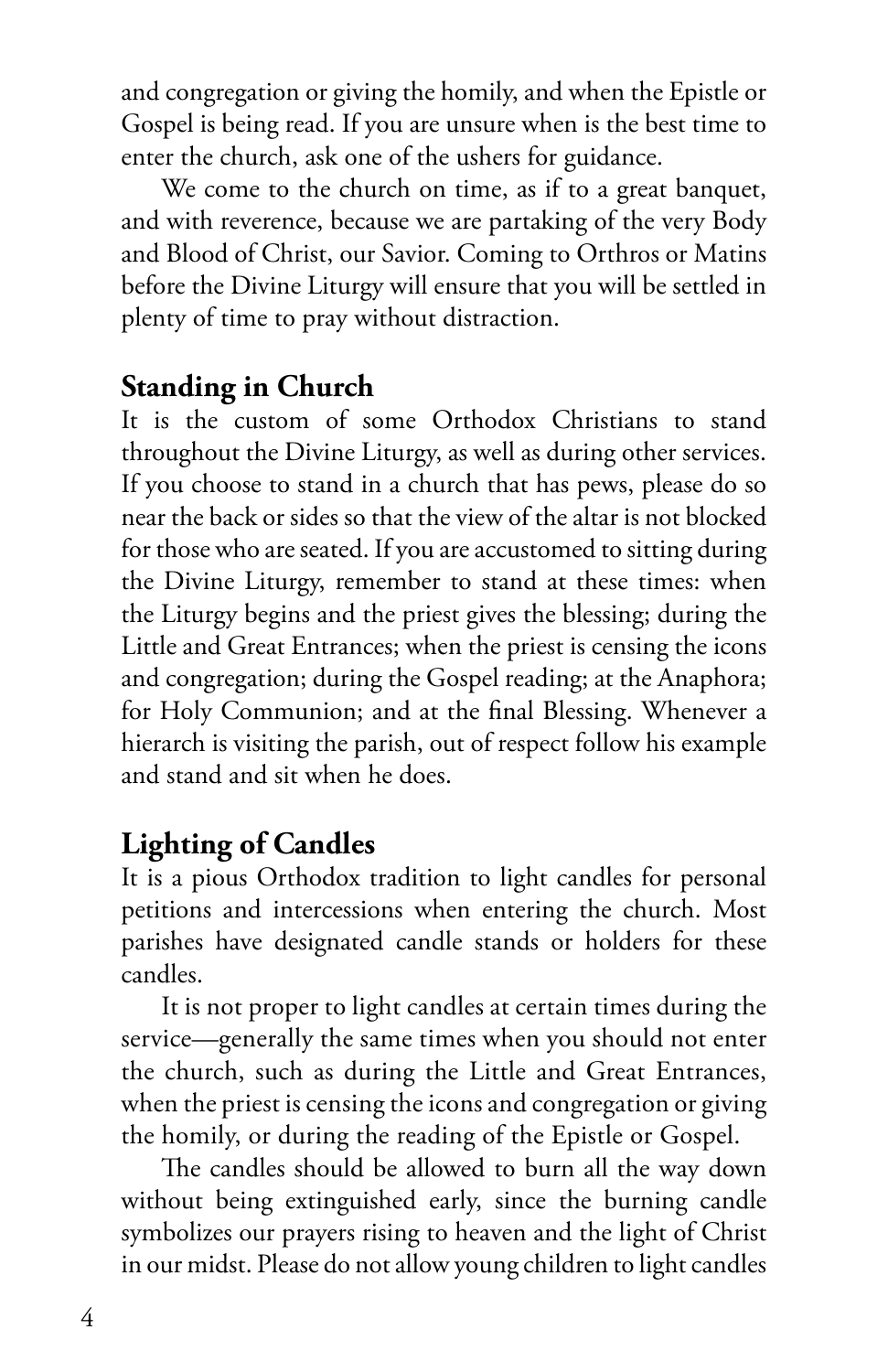alone, for safety reasons. It is customary to make a donation for each candle.

# **Venerating Icons**

The Orthodox Church teaches that it is proper to venerate, not worship, icons. The acceptable way to do this is to kiss either the hands or feet of the saint depicted in the icon, or the scroll, the Gospel book, or the hand cross a saint is holding, Please **do not** wear lipstick when kissing the icons since the residue will ruin them.

# **Additional Pious Customs**

**• Crossing oneself—**It is always appropriate to cross oneself at the mention of the Holy Trinity—Father, Son, and Holy Spirit; whenever entering or leaving the church; at the beginning of the Liturgy; when passing in front of the altar; when venerating an icon, the Gospel, or the cross; and at times for personal petitions.

**It is not necessary to cross oneself** when the priest is giving a blessing or censing the congregation. Instead, one should bow to receive the blessing.

**• Bowing**—Orthodox Christians bow when the Theotokos and Christ are petitioned. They also bow to the priest at his blessing, and when he asks forgiveness before the Great Entrance and again before Holy Communion. It is traditional for the Orthodox faithful to bow and cross themselves when they enter and leave the church, and when they pray before the icons.

**• Kneeling—**In some Orthodox traditions there are times when kneeling is a pious practice in the Liturgy, the most notable being at the Consecration of the Holy Gifts. However, kneeling is prohibited during the Paschal season, from Pascha to Pentecost, in honor of the Resurrection.

**• Touching the priest's vestments—**It is a tradition in some parishes to touch the hem of the priest's vestment or phelonion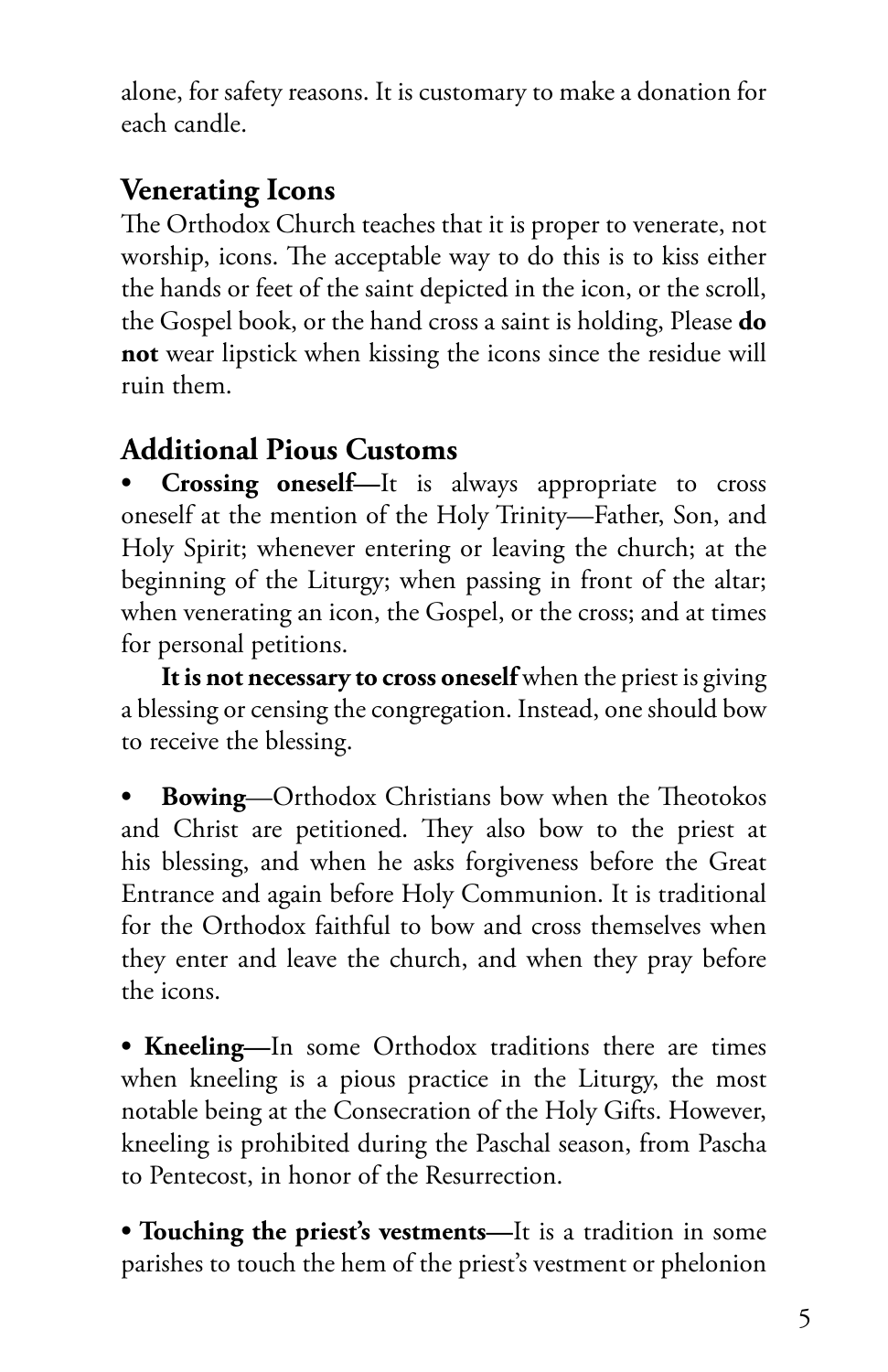as he passes by in the Great Entrance with the Holy Gifts. This custom imitates the woman who was healed by touching the hem of Christ's robe. When touching the hem of the priest's phelonion, one should be careful not to step in front of the procession, to pull or tug on the garment, or to push anyone away.

# **Special Considerations During Liturgy**

**• Refrain from socializing during the Liturgy.** Save your greetings and conversations for the fellowship hall. We are in the Liturgy to greet God with our prayers and worship, not to distract others.

**• Cell phones and texting are never allowed in the church.** If you have a professional reason to carry a phone for emergencies, **keep it on mute**, not vibrate, and sit near the exit so that leaving for an emergency will not be a distraction to others. **Otherwise, turn off your phone before entering the sanctuary.**

**Refrain from reserving seats.** Allow others to sit as they come into the church, and especially make room for visitors so they will feel welcome.

Lipstick-Do not wear lipstick while taking Holy Communion, or when kissing the cross, an icon, the priest's or bishop's hand, or any sacred object. It is best not to wear it at all in the church, because of the damage it causes.

**• Leg crossing—**One should not be too casual in the Divine Liturgy. People from some cultures are offended by the crossing of legs or by arms thrown back over the pew. Keeping your feet on the ground also enables you to remain attentive and to stand when necessary.

# **Receiving the Antidoron, Holy Bread**

When receiving the antidoron after Holy Communion or after venerating the cross at the end of Divine Liturgy, do not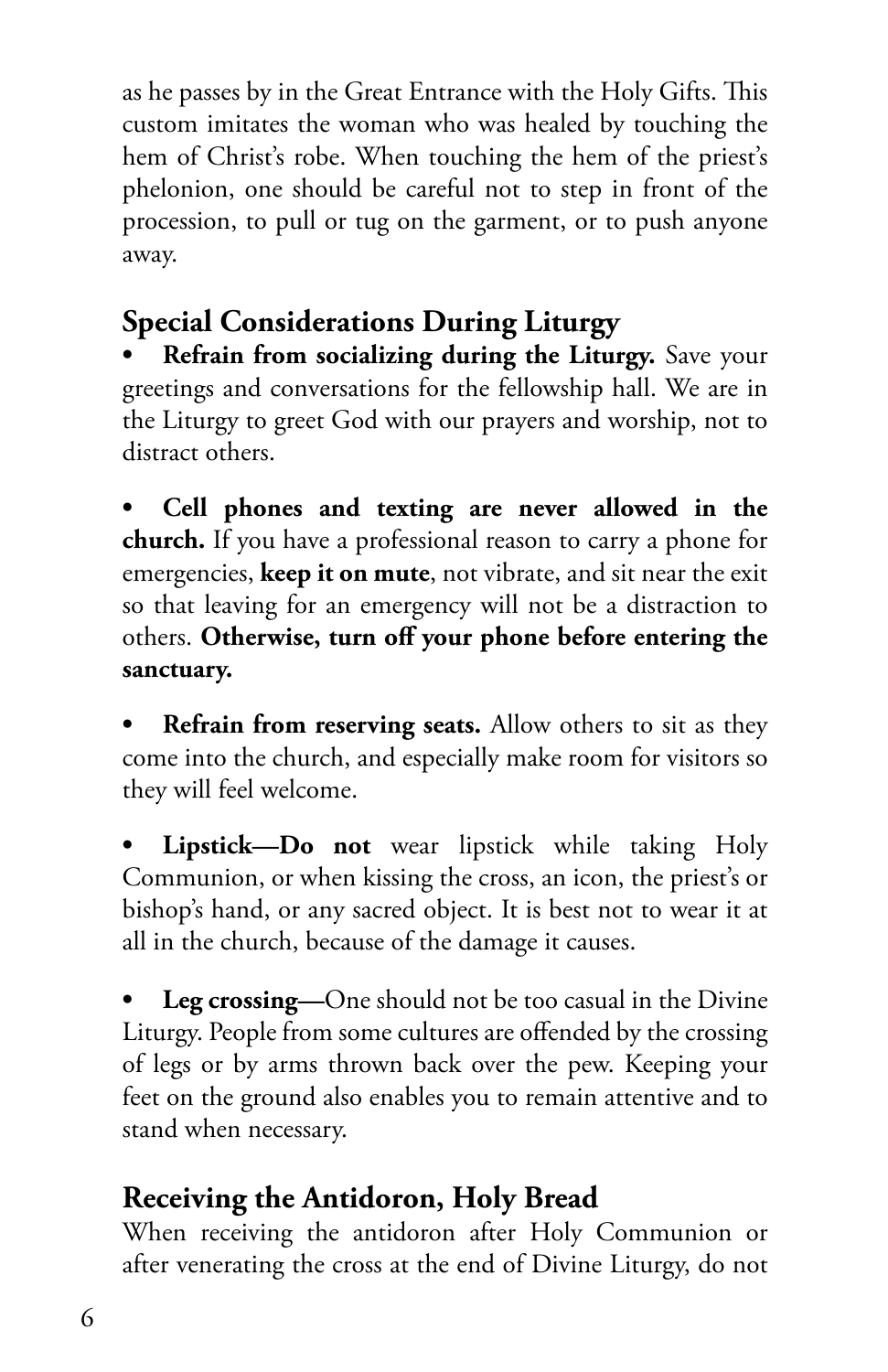allow the crumbs to drop, since this is blessed bread. Children will need assistance so that they do not take too many pieces, and so they are not careless in handling the bread. After returning to your seat, you may eat the holy bread as you say the prayers after Holy Communion silently while others are communing.

## **Children in Church**

Christ said, "Let the little children come to Me, and do not forbid them; for such is the kingdom of heaven" (Matthew 19:14). It is possible for young children to remain in church throughout a service if they are taught to be quiet and respectful. Many parishes have cry rooms or nurseries for those who are too small to be quiet throughout the whole Liturgy. Please be respectful to those around you if your child becomes fussy or out of control, and remove him from the nave of the church quickly. If a very young child needs a snack, please clear away any leftover pieces. However, the child should not have anything in his mouth when he comes to Holy Communion. It is not acceptable at any time to chew gum in church.

It is never appropriate to allow a child to run down the aisles, play loudly, or carry toys that make noise. Eventually, children will be able to spend longer times in the Liturgy. That is where they should be, but remember the reason for coming to church is to pray and worship. Plan to have your children use the restroom and get a drink before church begins, and don't allow them to come and go continually.

Consider bringing your children into the church at a time when the Liturgy is finished to "practice" church behavior. Teach them that they are visiting God's very special house, and they will need to have very special manners there.

# **Leaving Church**

The respectful protocol is to leave the church only after the final blessing, and after kissing or venerating the cross held by the priest at the end of the Divine Liturgy. It is not acceptable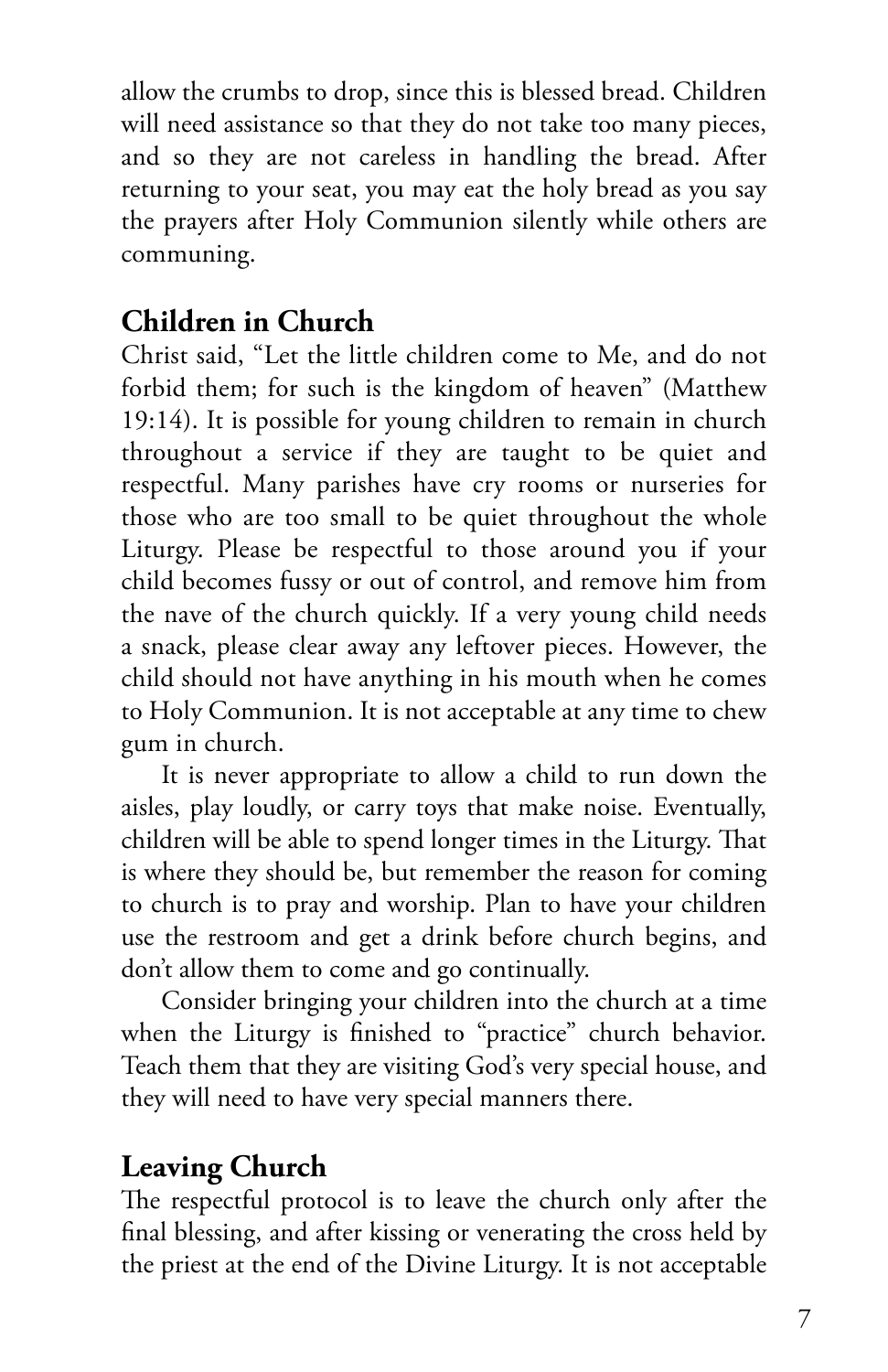to be in the church hall, kitchen, or an administrative office during Liturgy. Some parishes have church school at the end of the Liturgy. This is the only exception allowed. Those who leave early deprive themselves of a blessing. After walking to the back of the nave of the church, it is customary to face the altar, bow, and make the sign of the cross.

#### **Greeting the Priest and Bishop**

In our modern culture, we greet one another with a handshake. The exception to this is when we greet a member of the clergy. We do not shake a bishop's or priest's hand; we kiss it with reverence and ask for a blessing. The proper way to do this is to approach the hierarch or priest with right hand over left, palms facing up, and then bow while saying, "Master, bless" to the hierarch, or "Father, bless" to the priest. If either places his hand in yours while blessing you, this is an appropriate time to kiss his hand. We kiss his hand because we are honoring Christ, whom he represents.

# **Church Clothing**

Whenever we are preparing to come to church, we should remember that we will be entering the House of God. This requires that we dress modestly and with reverence. Generally this will mean that we want to wear our best clothing. **At any age** it is not appropriate to wear shorts, pants that are too casual, short skirts, tight-fitting or transparent garments, garments with low necklines, or strapless tops. Some Orthodox traditions require women to wear dresses or skirts with covered shoulders and backs. Although men are not required to wear a suit and tie, they will want to make an effort to dress as if they were going to an important event. Clothing with logos or printed material distracts others from praying. Some women have the pious tradition of covering their heads. Men and boys must remove their hats when entering the church.

What could be a more important meeting than that with God Himself? The purpose in choosing our clothing wisely is that we model what is important to us by how we dress.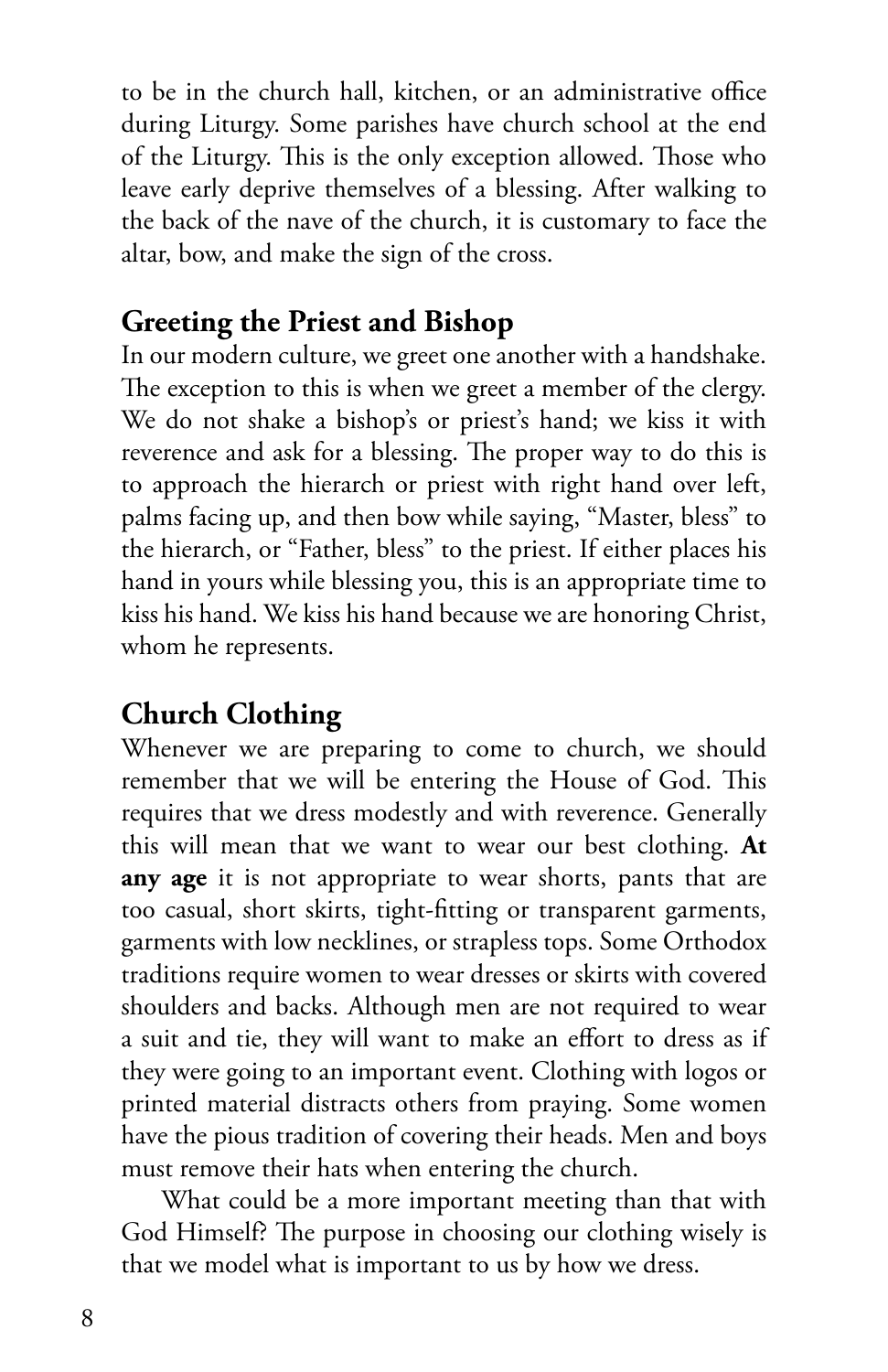# **Photography in the Church**

Whenever photography will take place during a service at an Orthodox church (including special events such as weddings and baptisms), please make sure to instruct photographers that pictures and videos may not be taken from behind the priest or standing in front of the altar.

# **Church Banquets**

**Often, in order to serve a large group of people at the same time, caterers will preset the banquet tables with the first course.** *Before beginning to eat* it's important to remember to wait for everyone to be seated and for the blessing of the food. If there is a program, please remember to listen politely instead of having side conversations that will distract others from hearing. Remember the context in which this banquet is being held; since it is a parish event, **dress respectfully and modestly.**

Above all:

"In all things give glory to God."